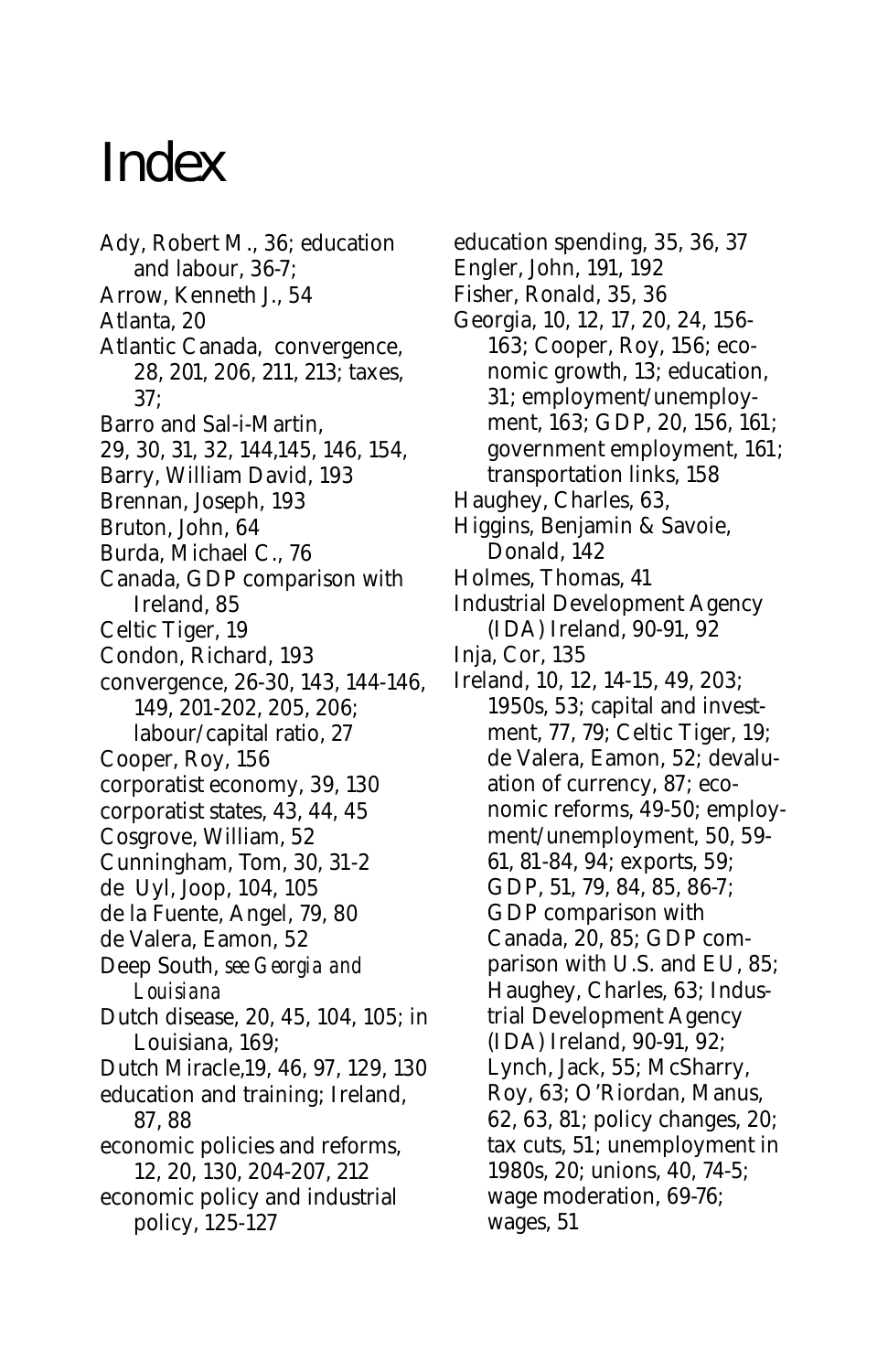- Klaver, Jan A.M., 127
- Kok, Wim, 46, 113, 120
- Krugman, Paul R., 74
- labour, 38-42; disputes, 74;
	- market, 38-9, 43, 44, 95, 106, 142-143; unions, 40, 142-143; wage costs, 152, 154; wage levels, 26, 38, 39, 112-115, 118, 119, 208; wage moderation, 13, 40-41, 51, 52, 69-76, 102, 103, 115, 208-209; wage settlements, 119
- Lemass, Sean, 54
- Louisiana, 23, 46-47, 47-48, 149- 150, 163-172; GDP, 167; government employment, 166- 167, 169; natural resource wealth, 166; New Orleans, 163; taxes, 166, 169;
- Lubbers, Ruud, 115
- Lynch, Jack, 55
- Maine, 23, 46, 47, 149, 193-199; employment/unemployment, 196; GDP, 196; taxes, 196;
- Massachusetts Institute for Technology (MIT), 175, 185
- Massachusetts, 10, 12, 16, 22, 24, 174-185-; defence spending, 148, 175; labour market, 43, 184; recession, 174; tax reductions, 35, 181; Taxachusetts, 37, 175; unemployment, 174, 182
- McKernan, John, 193
- McSharry, Roy, 63
- Michigan, 10, 12, 16, 22, 24, 148, 185-192; automobile industry, 186; employment/unemployment, 186, 189, 192; GDP, 192; labour market, 43; tax reductions, 35; taxes, 189

Netherlands, the, 10, 12, 15-16, 97, 203; capital investment, 126; Central Planning Bureau (CPB), 98, 127, 131, 138-139; Dutch Miracle, 19, 97, 120, 129, 130; economic growth in postwar period, 98; employment/ unemployment, 98-99, 112; GDP, 99-100, 107, 108, 112, 115, 116, 121, 122, 131; GDP in the 1980s; 20-21; government expenditures, 99, 101, 104; Inja, Cor, 135; Kok, Wim, 113, 120; Labour Foundation (STAR), 102; Lubbers, Ruud, 115; natural resources, 98, 104; Polder Model, 19, 97; policy changes, 20; Social and Economic council (SER), 102, 128, 135; social programmes, 106, 123, 124, 125; Stekelenburg, Johan, 137; taxes, comparison with other EU countries, 122- 123; unions, 40, 101,104, 118, 137; den Uyl, Joop, 104, 105; van Agt, Andries, 105-106; Wassenaar agreement, 112-115, 131 O'Donnell, Hugh, 62 O'Leary, Jim, 86

- O'Riordan, Manus, 62, 63, 81
- OECD, 50, 59, 61-2, 67, 76, 77, 91, 130
- Olsen, Mancur, 40-41
- Polder Model, 19, 97
- regional issues, 141, 142, 145, 148, 151, 207
- Sachs, Jeffrey D., 54, 76
- SER, 128, 135
- Stanford, Jim, 42
- Stekelenburg, Johan, 137